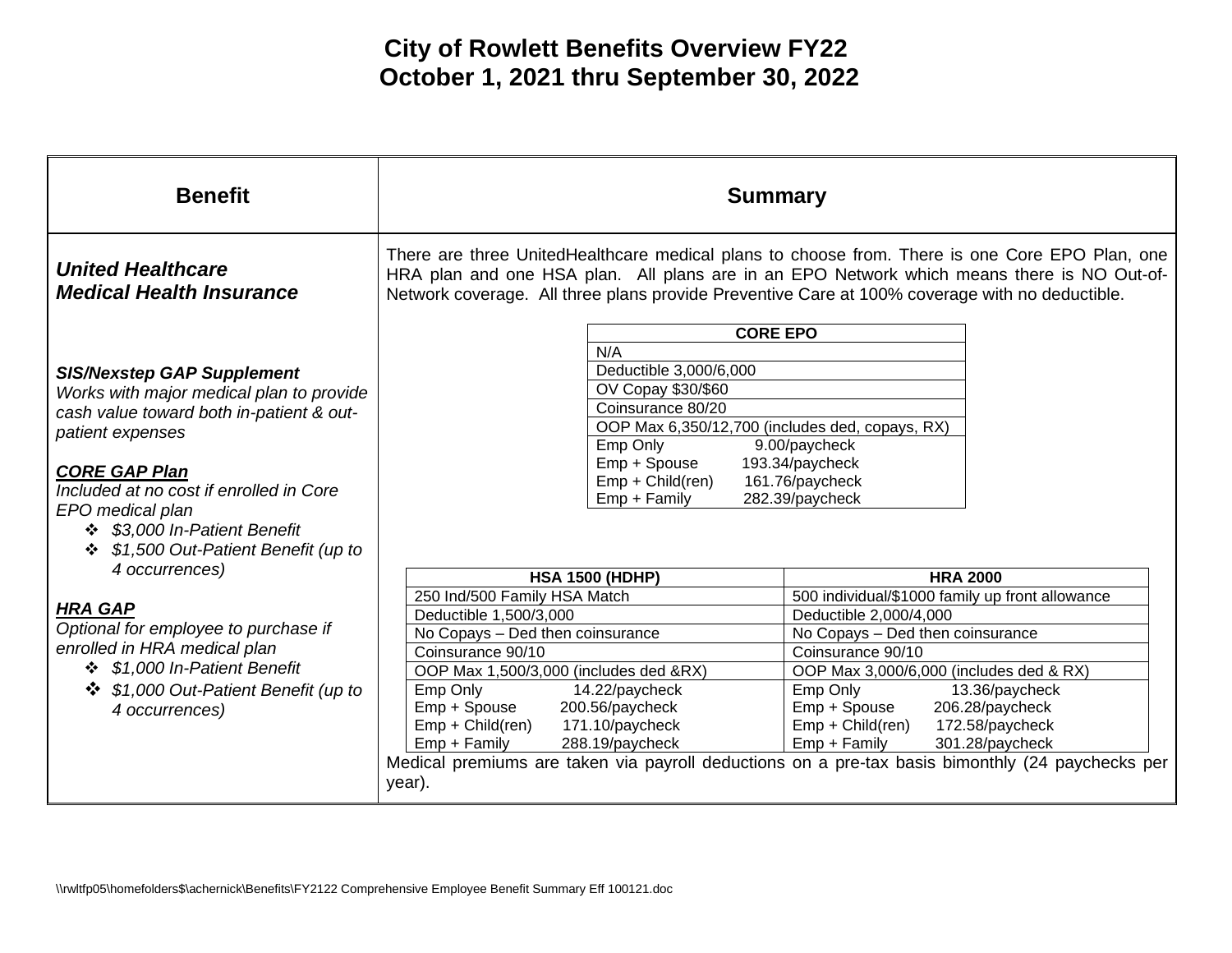| <b>UnitedHealthcare</b><br><b>Prescription Drug Coverage</b> | no RX deductible on the Core EPO or the HRA medical plans, only copays for RX.<br>met for 90-day supply.                                                                                                                                                                                                                                                                                                                                                                                                                                                                                                                                                                                                                                                                                                                                                                                                                                                                                                                                                                                                              | Prescription drug coverage included under all three UHC medical plans when utilizing CVS Network<br>(No Walgreens). UHC assigns medications into one of four levels that are not based on generic vs<br>brand, but on cost and efficacy. There is a Four Tier copay applied to all three medical plans. There is<br>On the HSA medical plan, the pharmacy benefit is subject to the medical plan deductible before the<br>Four Tier copay structure will apply. Mail order is available for a 90-day supply at 2.5X copay on EPO<br>and HRA plan, and on the HSA plan, member pays full discounted cost unless deductible has been |
|--------------------------------------------------------------|-----------------------------------------------------------------------------------------------------------------------------------------------------------------------------------------------------------------------------------------------------------------------------------------------------------------------------------------------------------------------------------------------------------------------------------------------------------------------------------------------------------------------------------------------------------------------------------------------------------------------------------------------------------------------------------------------------------------------------------------------------------------------------------------------------------------------------------------------------------------------------------------------------------------------------------------------------------------------------------------------------------------------------------------------------------------------------------------------------------------------|------------------------------------------------------------------------------------------------------------------------------------------------------------------------------------------------------------------------------------------------------------------------------------------------------------------------------------------------------------------------------------------------------------------------------------------------------------------------------------------------------------------------------------------------------------------------------------------------------------------------------------|
| <b>United Concordia</b><br><b>Dental Insurance</b>           | There are two dental plans options to choose from. There is a traditional PPO dental plan that allows<br>access to both contracted and non-contracted dental providers. The PPO dental plan provides<br>preventative care at 100%, basic/restorative at 80%, and major at 50%. A \$50 deductible is applied to<br>each family member (up to \$150 for family) for basic and restorative services per year. There is no<br>deductible for preventative services. The yearly maximum for dental services is \$2,000 per family<br>member. Orthodontics lifetime benefit is \$2,000 per family member.<br>The second dental plan option is a DHMO plan. This is a Dental HMO plan, and requires designation of<br>a primary care dentist from within a specific network of contracted dental providers. There are no<br>claims filed under this DHMO plan. The member pays the provider at the time of service based on a<br>schedule of copayments. There are no calendar year maximums, waiting period or pre-existing<br>exclusions under this plan. Premium taken on pretax basis bimonthly (24 paychecks per year). |                                                                                                                                                                                                                                                                                                                                                                                                                                                                                                                                                                                                                                    |
|                                                              | <b>Dental PPO Rates</b><br>Employee Only<br>4.78 per paycheck<br>Employee + Dependents                                                                                                                                                                                                                                                                                                                                                                                                                                                                                                                                                                                                                                                                                                                                                                                                                                                                                                                                                                                                                                | 40.72 per paycheck (flat rate regardless of number of dependents)                                                                                                                                                                                                                                                                                                                                                                                                                                                                                                                                                                  |
|                                                              | <b>Dental DHMO Rates</b><br>Employee Only<br>Employee + Dependents                                                                                                                                                                                                                                                                                                                                                                                                                                                                                                                                                                                                                                                                                                                                                                                                                                                                                                                                                                                                                                                    | 100% City paid – no cost to employee<br>100% City paid – no cost to employee                                                                                                                                                                                                                                                                                                                                                                                                                                                                                                                                                       |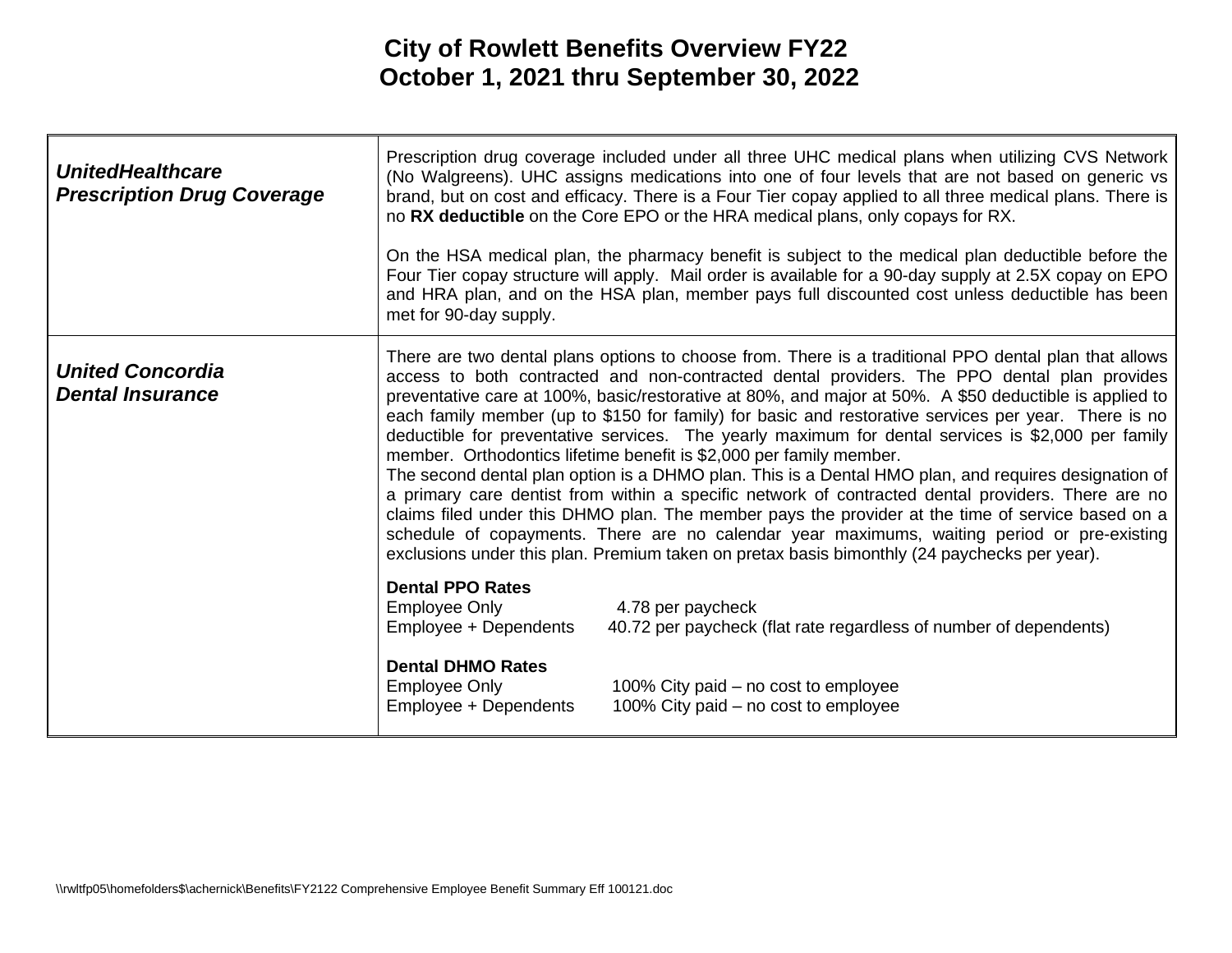| <b>Superior Vision</b><br><b>Voluntary Vision Plan</b>                                      | The City offers voluntary vision coverage through Superior Vision for employee and dependents. The<br>benefit provides both Participating Provider and Non-Participating Provider benefit levels. There is also<br>a contact lenses benefit that may be used in lieu of glasses. Premium on pretax basis bimonthly (24<br>paychecks per year).                                                                                                                                                                                                                                                                                                                                  |                               |                                |                                                                                                                                                                                                                                                                                                                                                                                                                                                                                                             |                                |
|---------------------------------------------------------------------------------------------|---------------------------------------------------------------------------------------------------------------------------------------------------------------------------------------------------------------------------------------------------------------------------------------------------------------------------------------------------------------------------------------------------------------------------------------------------------------------------------------------------------------------------------------------------------------------------------------------------------------------------------------------------------------------------------|-------------------------------|--------------------------------|-------------------------------------------------------------------------------------------------------------------------------------------------------------------------------------------------------------------------------------------------------------------------------------------------------------------------------------------------------------------------------------------------------------------------------------------------------------------------------------------------------------|--------------------------------|
|                                                                                             | Rates:                                                                                                                                                                                                                                                                                                                                                                                                                                                                                                                                                                                                                                                                          | Employee<br>Employee + Spouse | 3.11/paycheck<br>5.31/paycheck | Employee + Child(ren)<br>Employee + Family                                                                                                                                                                                                                                                                                                                                                                                                                                                                  | 5.62/paycheck<br>8.40/paycheck |
| <b>Mutual of Omaha</b><br><b>Basic Term Life</b><br>Insurance/AD&D                          |                                                                                                                                                                                                                                                                                                                                                                                                                                                                                                                                                                                                                                                                                 |                               |                                | The City provides all full-time employees group Term Life/AD&D coverage in an amount equal to 2X<br>annual salary rounded to nearest thousand (up to a maximum of \$150,000) at no cost to employee.                                                                                                                                                                                                                                                                                                        |                                |
| <b>Mutual of Omaha</b><br><b>Supplemental Life Insurance/AD&amp;D</b>                       | Employee may elect to purchase additional voluntary Term Life/AD&D insurance 5X annual salary (up<br>to \$500,000 limit) with a \$200,000 maximum guaranteed issue limit. If employee elects voluntary life,<br>coverage may be purchased for their spouse and/or children. Spouse volume cannot exceed 50% of<br>employee coverage with a guaranteed issue limited for spouse of \$50,000. Eligible children must be<br>under 26 and unmarried, and maximum benefit for child(ren) is \$10,000. Costs are based on age band<br>rates per 1,000 table. Voluntary life premiums will be paid on a post tax basis through payroll deduction<br>bimonthly (24 paychecks per year). |                               |                                |                                                                                                                                                                                                                                                                                                                                                                                                                                                                                                             |                                |
| <b>Mutual of Omaha</b><br><b>Long Term Disability Insurance</b>                             |                                                                                                                                                                                                                                                                                                                                                                                                                                                                                                                                                                                                                                                                                 |                               |                                | All full-time employees are covered by a Long-term Disability insurance policy underwritten by MOH.<br>The city pays the premium 100% for the employee. Once disabled, there is a waiting period of 90<br>calendar days before benefits begin. The monthly benefit is 60% of the before-tax basic monthly<br>earnings (not to exceed \$7,000) less other income sources you may be eligible to receive such as<br>Social Security benefits, TMRS disability benefits or Worker's Compensation.              |                                |
| <b>Mutual of Omaha</b><br><b>Voluntary Short-Term Disability</b><br><i><b>Insurance</b></i> |                                                                                                                                                                                                                                                                                                                                                                                                                                                                                                                                                                                                                                                                                 |                               |                                | All full-time employees have an option to purchase voluntary Short-Term Disability insurance<br>underwritten by MOH. Once disabled, there is a waiting period of 30 days before the benefits begin.<br>The weekly benefit is 60% of weekly earnings, not to exceed \$500 per week. The maximum benefit<br>period is 9 weeks. Any work-related injury is excluded. The premiums are based on age and salary and<br>will be paid on a post tax basis through payroll deduction bimonthly (24 check per year). |                                |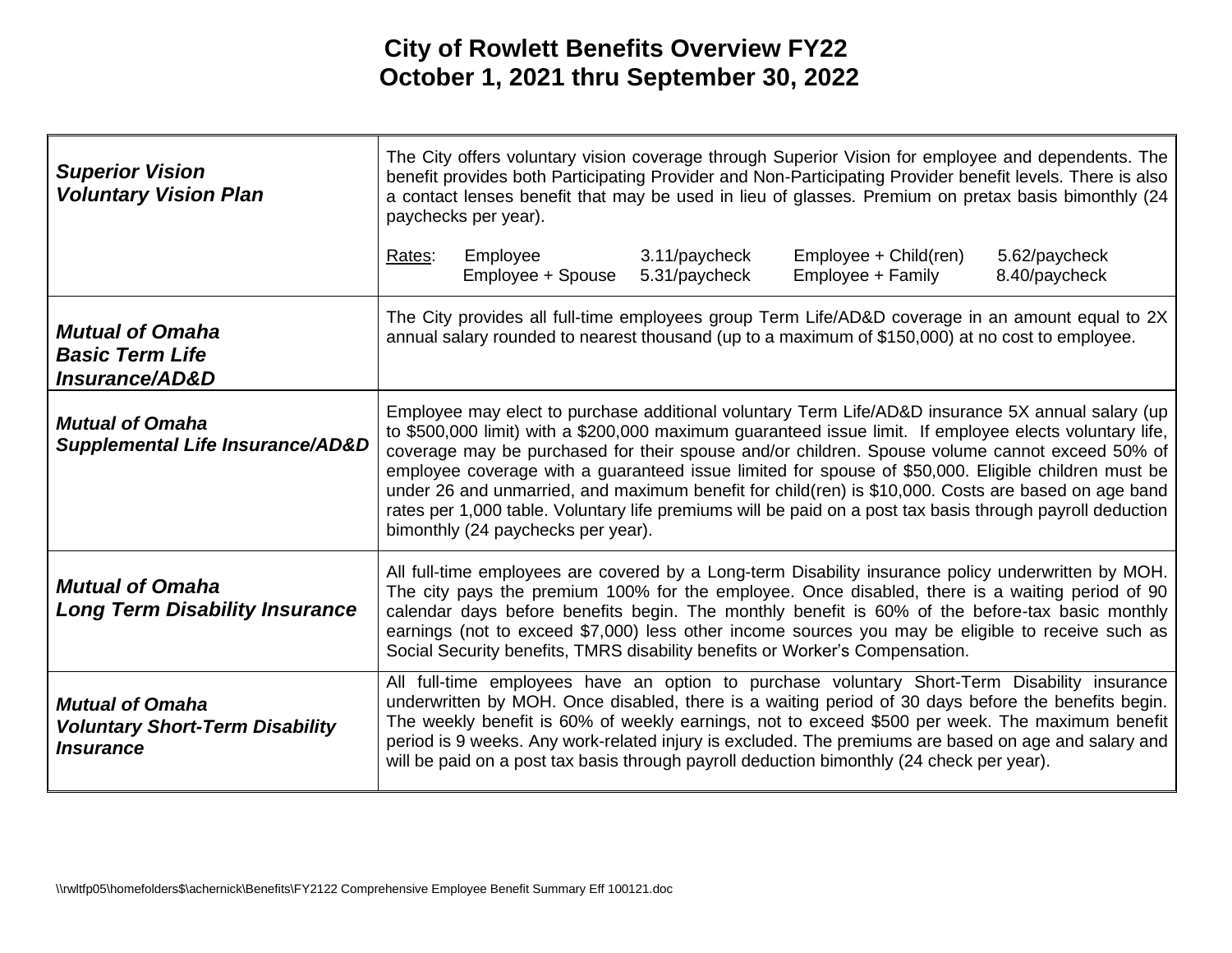| <b>IRS Section 125 Cafeteria Plan</b><br>UnitedHealthcare Administers via<br><b>Optum Bank</b><br><b>Healthcare FSA</b><br><b>Dependent Care FSA</b> | <b>Option I:</b> Premium Conversion Account. Employee share of medical, dental and/or vision premiums<br>will automatically be paid with pre-tax dollars via payroll deductions bimonthly. Employee may notify<br>employer in writing if they wish to pay with post tax deductions.<br><b>Option II:</b> Healthcare Flexible Spending Account (FSA). Employee designates an annual election per<br>plan year to pay (up to a maximum defined by city) for qualified medical/dental/optical expenses with<br>pre-tax dollars. Eligible expenses include, but are not limited to, copayments, deductibles, prescription<br>drugs, certain over-the-counter medications, eyeglasses, and contacts.<br>Option III: Dependent Care Assistance Plan (DCA). Employee designates an annual election per plan<br>year to pay daycare expenses with pre-tax dollars. Only expenses that allow you or spouse, if married,<br>to work are eligible for reimbursement.<br><b>FSA</b> and DCA accounts are paid on pretax basis via payroll deductions bimonthly (24 paychecks per<br>year). |
|------------------------------------------------------------------------------------------------------------------------------------------------------|--------------------------------------------------------------------------------------------------------------------------------------------------------------------------------------------------------------------------------------------------------------------------------------------------------------------------------------------------------------------------------------------------------------------------------------------------------------------------------------------------------------------------------------------------------------------------------------------------------------------------------------------------------------------------------------------------------------------------------------------------------------------------------------------------------------------------------------------------------------------------------------------------------------------------------------------------------------------------------------------------------------------------------------------------------------------------------|
| <b>Health Saving Account</b><br>UnitedHealthcare Administers via<br><b>Optum Bank</b>                                                                | If employee elects the H.S.A plan option (High Deductible Health Plan with no copay for medical), they<br>will have an opportunity to open a Health Saving Account, a tax-advantaged savings account.<br>Employee is eligible to receive tax-free reimbursement for qualified health expenses not covered by<br>insurance as defined by Section 213(d) of the Tax Code. Employee will have opportunity to fund their                                                                                                                                                                                                                                                                                                                                                                                                                                                                                                                                                                                                                                                           |
|                                                                                                                                                      | Health Savings Account via bimonthly payroll deductions. The city will match funding amounts dollar for<br>dollar up to maximum of \$250 for individual and \$500 for family coverage when employee elects pre-<br>tax payroll deduction funding option.                                                                                                                                                                                                                                                                                                                                                                                                                                                                                                                                                                                                                                                                                                                                                                                                                       |
| <b>Rowlett Community Centre</b>                                                                                                                      | The Rowlett Community Centre is located at 5300 Main Street and is equipped with a 2500 square foot<br>Fitness Center designed to provide user with a total body workout, two Racquetball Courts, Aerobics<br>Room and two full size gymnasiums. All full-time employees will receive free individual membership to<br>the Rowlett Community Centre and free admission to the Wet Zone Family Water Park. Full-time<br>employee's immediate family members will be eligible for discounted membership fees to the Rowlett<br>Community Centre and discounted admission fees to the Wet Zone Family Water Park. Community<br>Centre fees are based on either resident or non-resident status. Employee family members will be<br>eligible for 50% reduction applicable fees.                                                                                                                                                                                                                                                                                                    |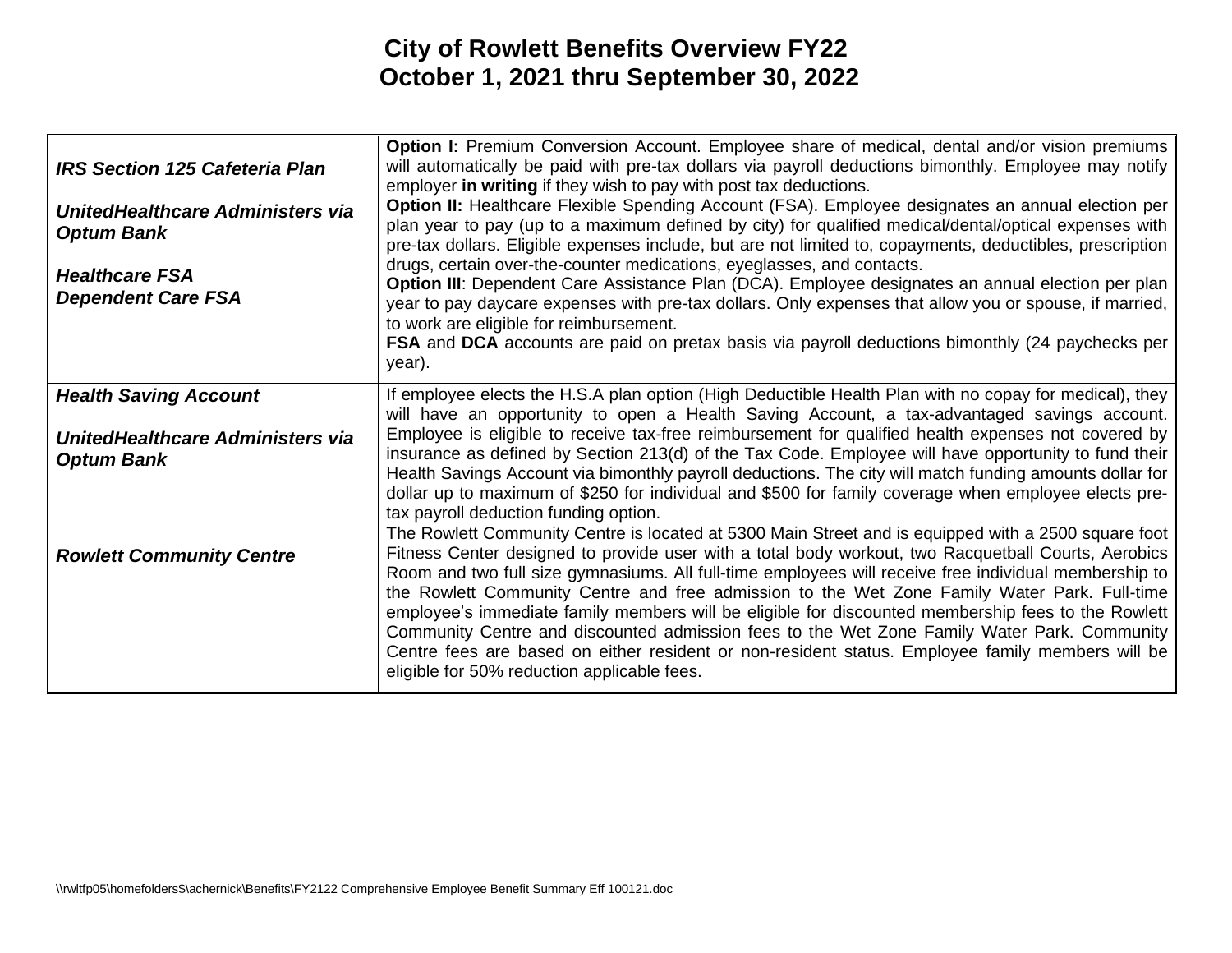| <b>Employee Assistance Program</b><br>(EAP)                          | The Employee Assistance Program provided by Alliance work partners is a strictly confidential<br>counseling program provided free for employees and their dependents. The EAP provides a wide<br>variety of counseling and referral services. The program allows for up to six counseling sessions with a<br>licensed professional counselor for each person/issue at no cost in a twelve-month rolling period.<br>Employees and dependents do not have to be covered on the city's group health insurance to use this<br>benefit. Employees can contact Alliance work partners directly at 800-343-3822, 24 hours a day, 7<br>days a week.                                                                                                                                                                                                                                                                                                                                                                                                                                                       |
|----------------------------------------------------------------------|---------------------------------------------------------------------------------------------------------------------------------------------------------------------------------------------------------------------------------------------------------------------------------------------------------------------------------------------------------------------------------------------------------------------------------------------------------------------------------------------------------------------------------------------------------------------------------------------------------------------------------------------------------------------------------------------------------------------------------------------------------------------------------------------------------------------------------------------------------------------------------------------------------------------------------------------------------------------------------------------------------------------------------------------------------------------------------------------------|
| <b>Texas Municipal Retirement</b><br><b>System</b>                   | TMRS administers a retirement plan for municipal employees that is funded by the contributions of its<br>members, its member cities and the interest earned from investment of those deposits. As a member of<br>TMRS, if you meet the eligibility requirements and retire with TMRS, you are guaranteed a retirement<br>annuity for as long as you live. A mandatory contribution of 7% of your gross salary will be deposited<br>on a pre-tax basis into your individual account. The City matches your deposits at a rate of 2:1. When<br>you retire, the city's contributions plus interest will be combined with your deposits and interest. The<br>combined total is used to pay your monthly retirement benefit. City of Rowlett employees are eligible to<br>retire with 5 years of service at age 60, or after 20 years of service at any age. You only receive the<br>city's contributions in the form of a monthly payment when you retire. If at any time you leave City<br>service and choose to receive your deposits and interest, you will not receive the city's matching funds. |
| <b>Voluntary Deferred Compensation</b><br><b>457 Retirement Plan</b> | MIssionSquare is a supplemental 457 retirement plan that is fully funded by the employee on a<br>voluntary basis. The employee may choose the type of investment options and investment amount per<br>pay period. The IRS determines the maximum deferral each calendar year. Employee designated<br>amount is payroll deducted pre-tax. Employees can enroll, change, or cancel deferrals at any time.                                                                                                                                                                                                                                                                                                                                                                                                                                                                                                                                                                                                                                                                                           |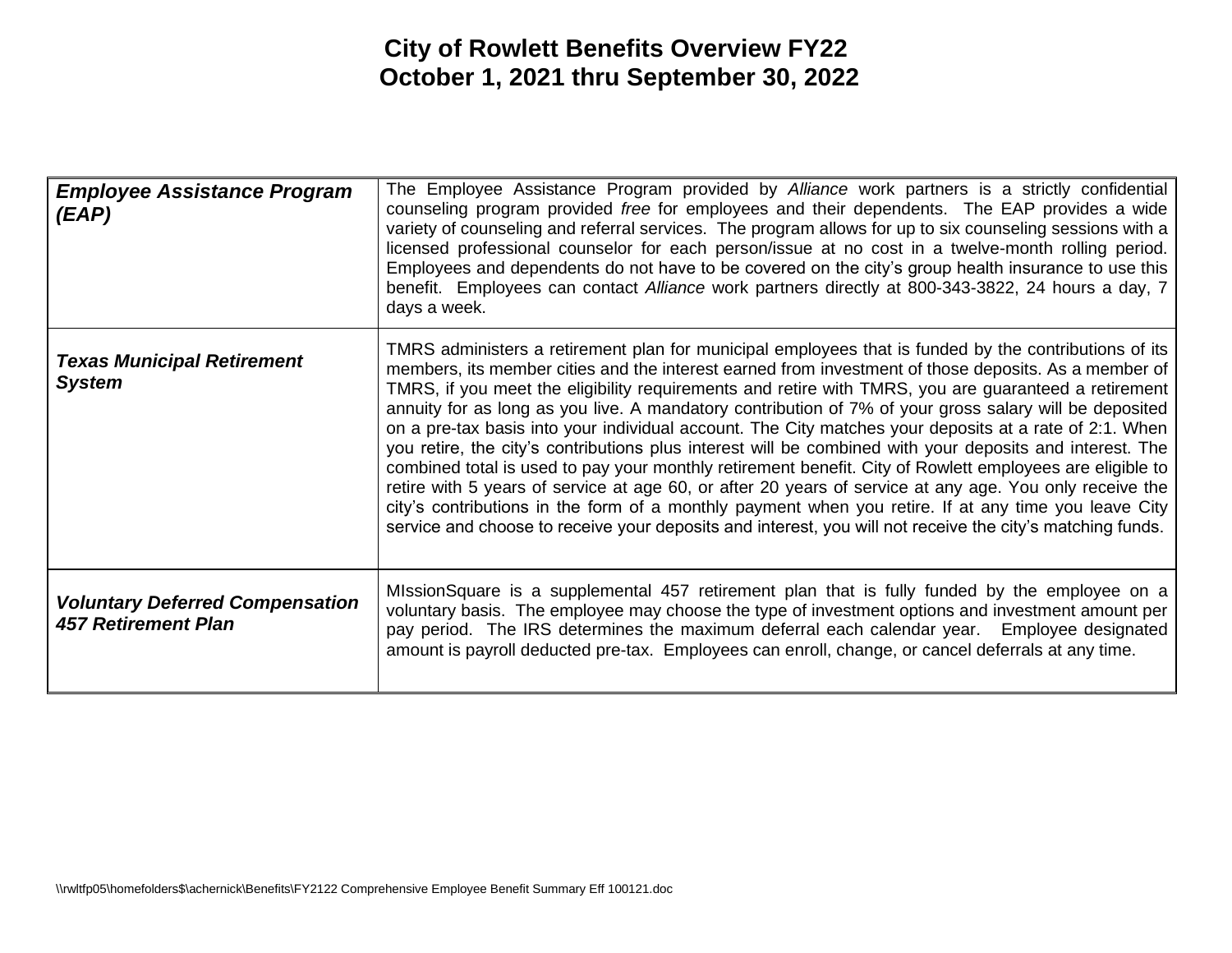| <b>Longevity Pay</b> | Regular full-time and regular part-time employees working 20 or more hours per week shall be entitled<br>to receive stability pay for each year of service, not to exceed 25 years. The longevity pay begins in the<br>13 <sup>th</sup> month of employment, and is \$4.00 per month for each year of service for full-time and \$2.00 per<br>month for each year of service for part-time. Stability payment is made annually on the first regular<br>payday in December.                                                                                                                                                                                                                                                                                                                                                                                                                            |
|----------------------|-------------------------------------------------------------------------------------------------------------------------------------------------------------------------------------------------------------------------------------------------------------------------------------------------------------------------------------------------------------------------------------------------------------------------------------------------------------------------------------------------------------------------------------------------------------------------------------------------------------------------------------------------------------------------------------------------------------------------------------------------------------------------------------------------------------------------------------------------------------------------------------------------------|
| <b>Holidays</b>      | The City provides 10 paid holidays per calendar year as follows:<br>New Year's Day, Martin Luther King Day, Memorial Day, Independence Day, Labor Day, Thanksgiving<br>Day, Day after Thanksgiving, Christmas Eve, Christmas Day, and *Personal/Floating Holiday (1) day<br>designated by employee. *September 11 <sup>th</sup> is recognized as the floating holiday for Firefighter<br>personnel.                                                                                                                                                                                                                                                                                                                                                                                                                                                                                                   |
| <b>Vacation</b>      | Eligible employees accrue vacation leave with the completion of each pay period. Vacation leave may<br>be requested and approved upon hire, with no waiting period. Employees may accumulate vacation<br>leave to a maximum of three times the annual accrual rate.<br><b>Full-time (Excluding Fire Dept Shift Employees)</b><br>Less than one year 10 days (3.077 hours per pay period)<br>One to 10 years 15 days (4.615 hours per pay period)<br>Over 10 years<br>20 days (6.153 hours per pay period)<br>Part-time employees who work at least 20 but less than 40 hours per week earn vacation at the same<br>rate as a full time employee but proportionate to actual hours worked each pay period.<br><b>Fire Department Shift Employees</b><br>Five 24-hour shifts<br>Less than one year<br>One to 10 years<br>Seven and one-half (7.5) 24-hour shifts<br>Over 10 years<br>Ten 24-hour shifts |